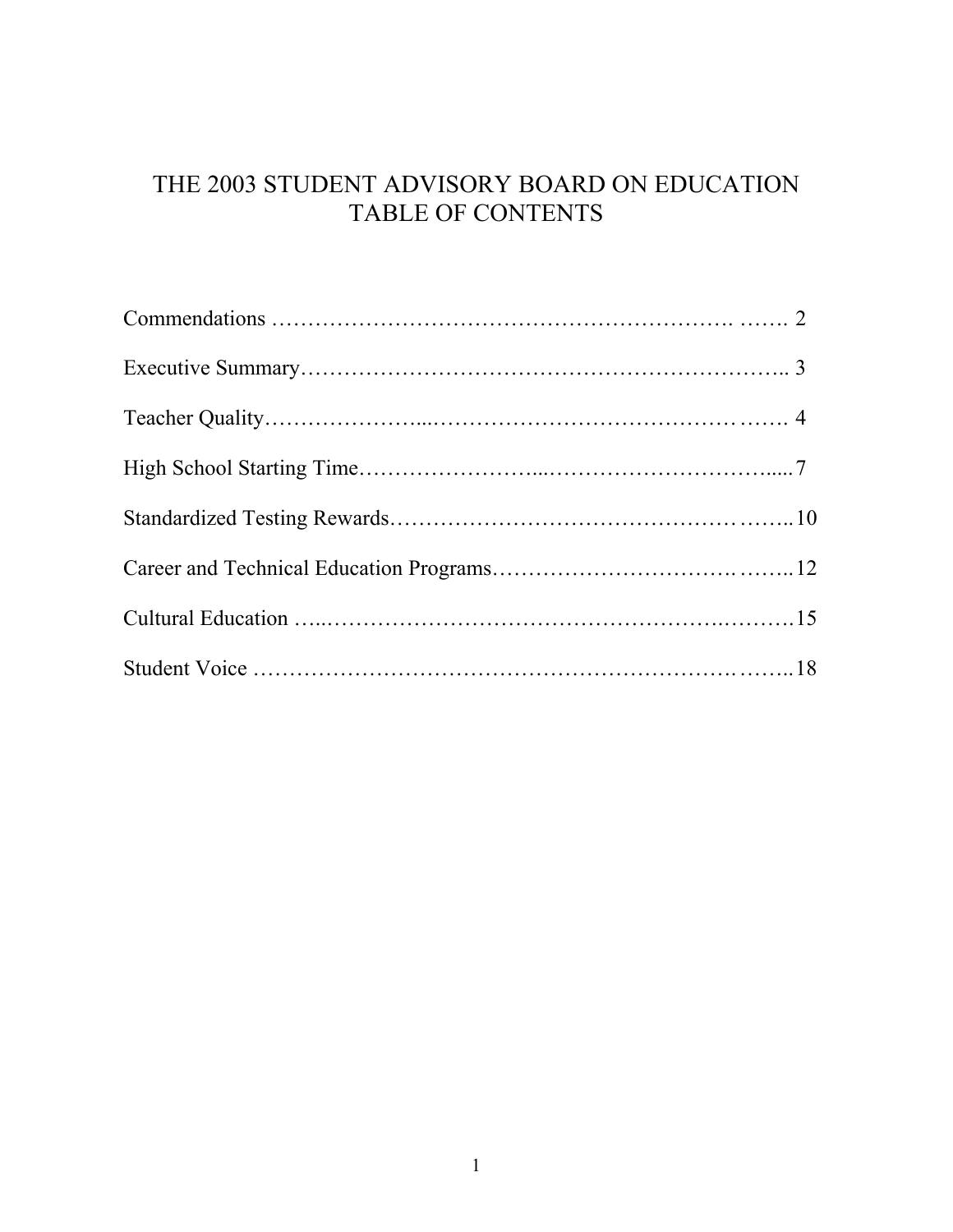# **COMMENDATIONS**

**The Student Advisory Board on Education, a program of the California Association of Student Councils, would like to extend the following commendations:**

The Student Advisory Board on Education commends the Honorable Jack O'Connell, California State Superintendent of Public Education, for his continuing commitment to the welfare of the students of California.

The Student Advisory Board on Education commends the California State Board of Education for working to implement a system of standards, accountability, and assessment that will serve as a stellar model of public education for all states.

The Student Advisory Board on Education commends Greg Geeting, Assistant Executive Director of the State Board of Education, for his continued support of youth involvement in education policy-making processes.

The Student Advisory Board on Education commends the California State Board of Education for annually setting aside a time for ample and meaningful dialogue with students about the critical questions facing decision-makers in education today.

Finally, the Student Advisory Board on Education congratulates Brent Godfrey, Student Member of the California State Board of Education, for his recent appointment and commends him for his enthusiasm for student involvement in the educational process.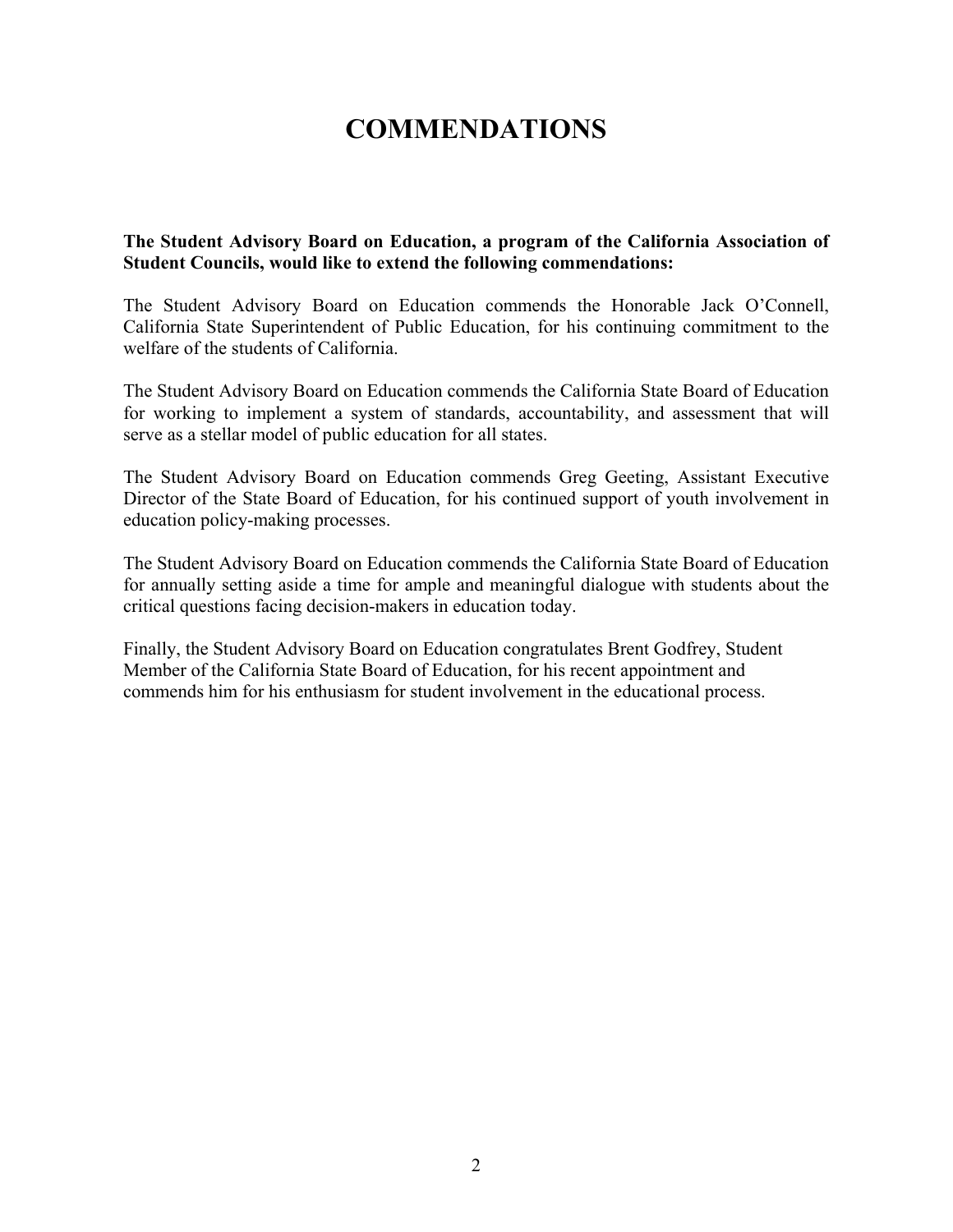# **EXECUTIVE SUMMARY**

Now it its  $40<sup>th</sup>$  year, the Student Advisory Board on Education is the sole institutionalized source of student input on California education policy and a unique opportunity for California students to comment on the system that serves them. In the interest of giving students a greater stake in this system, the Student Advisory Board on Education, a program of the California Association of Student Councils, presents the following policy recommendations for consideration by the California State Board of Education and the California education policy-making community:

- Support the reallocation of teacher development resources to focus on teaching training in instructional methods.
- Adopt a goal of having all high schools in California start school at or after 8:40 A.M.
- Institute a reward program of monetary and non-monetary rewards for students who perform well in the STAR program.
- Increase the number of business-sponsored Career and Technical Education internship programs available to California students.
- Set state standards for high school cultural education curriculum that teach the beliefs, lifestyles, traditions, and history of all major cultures in California.
- Encourage school districts that currently lack student representation on their boards to add a student board member position with a preferential vote.

This Executive Summary serves as a reference sheet for the students' oral presentations and the detailed proposals that follow. The Student Advisory Board on Education thanks the State Board of Education for its time and attention as the students present their views this morning.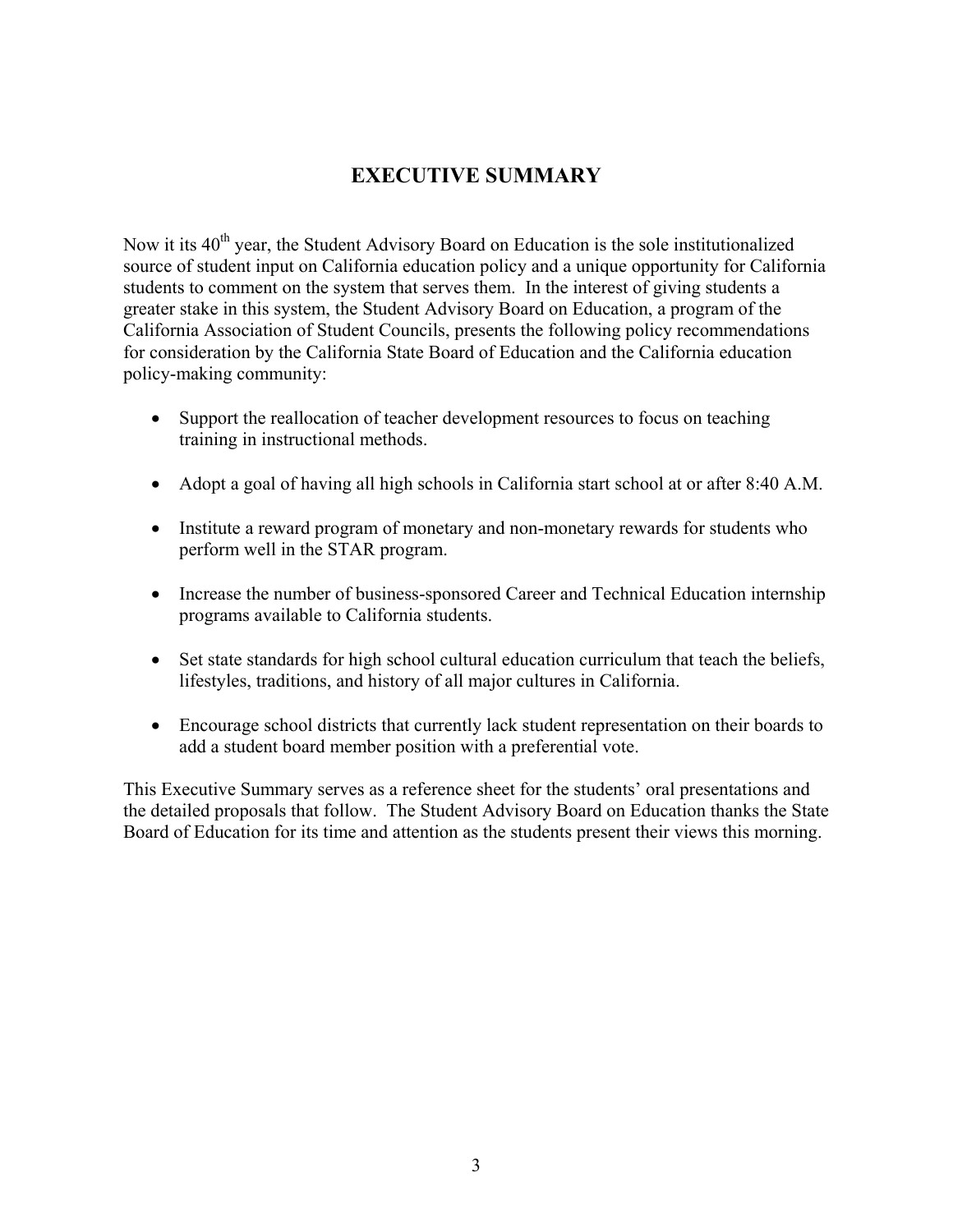Issue  $#$ 

# Wednesday, November 12, 2003 AGENDA

Topic: **Teacher Quality** 

Speaker: April Milner, Sonora High School

## **I. RECOMMENDATION**

The Student Advisory Board on Education, a program of the California Association of Student Councils, recommends that the State Board of Education support reallocation of teacher development resources to focus on teacher training in instructional methods.

## **II. SUMMARY OF PREVIOUS STATE BOARD OF EDUCATION DISCUSSION AND ACTION**

#### **A. Previous Student Advisory Board on Education Discussion and Action:**

• While many previous proposals have addressed Teacher Quality, we are unaware of previous proposals that encourage such ongoing teacher training programs.

## **B. Present Pertinent Regulations and Policy:**

- Education Code Section 44259, Current Law Regarding Teacher Qualifications
- Senate Bill 2042, current law that establishes a Teaching Performance Assessment

## **III. SUMMARY OF KEY ISSUES**

There has been a recent trend in education policy to increase teacher knowledge of content material. The recent No Child Left Behind Act is an example. For students, this is inconsequential if the information cannot be taught effectively.

- The majority of initial and ongoing training for teachers is focused on content. In SB 2042, lawmakers directed the California Commission on Teacher Credentialing (CTC) to make a Teaching Performance Assessment, which is aligned with the California Standards for the Teaching Profession (CSTP). This assessment only requires that teachers demonstrate their competency of the state's academic content standards, but does assess how effectively teachers can teach the material.
- There is currently funding for teacher development programs at the district level, but these funds are primarily used to ensure teacher competency in subject matter.
- Presently, teacher evaluations are not as effective in many cases as they could be since this process does not include student input. Student evaluation of teachers could help policy-makers to judge the effectiveness of teacher training programs in creating higher quality teachers.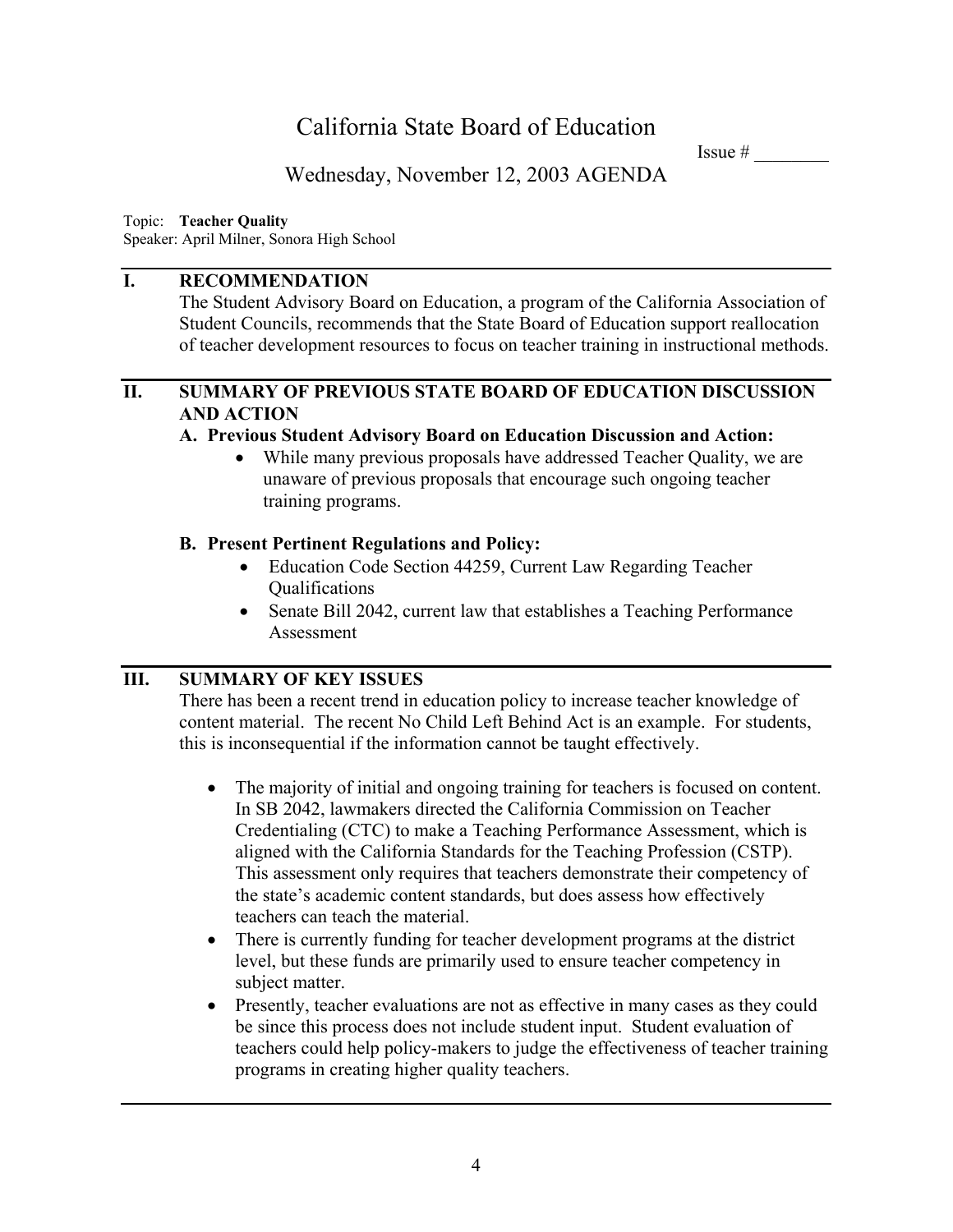## **IV. FISCAL ANALYSIS**

Increasing the number of programs available to teachers is more cost-effective than other methods of raising the quality of teachers because it addresses the root problem that teachers cannot effectively teach material at a relatively low cost. It is better to train teachers on how to reach their students than to hire more ineffective teachers. Teacher quality does not rely on the student-to-teacher ratio, but rather on the ability of the teacher to effectively teach standards. In addition, this proposed plan enables teachers to become more proficient without extending credentials, which would require districts to raise teachers' credential status and salary.

Although it is important to train students on subject matter, this effort is futile if the curriculum cannot be passed on to the students; thus, subject matter training is useless if teachers lack the necessary skills to communicate information.

Lastly, the cost of this plan depends on the logistics of the program developed by the Department of Education. This leaves margins for the expenditures to be modified according to the necessity and demand for the programs. Also, this program can be altered based on the availability of funds.

## **V. BACKGROUND INFORMATION A. CRITERIA FOR IMPLEMENTATION**

- The State Board of Education should support legislative action to redirect funds for teaching training programs, specifically those focused on teaching methods.
- A solid framework for teacher development should be created.
- The CTC should allow at least a portion of the 150-hour credit and service requirement for credential attainment and renewal to include this type of professional development.
- The Department of Education should establish an incentive for districts to provide such training based on the number of teachers in attendance.
- The State Board of Education should establish a policy to mandate districts to create a medium for the students of California to evaluate their teachers. These evaluation results can be used to assess the improvement of overall teacher abilities so that progress of teaching method implementation can be measured.

## **B. FIELD INVOLVEMENT**

In order to successfully modify teacher development to include teaching method training in the required 150 hours of credential attainment and renewal, the districts throughout California must encourage and enforce the reallocation of funds to make these programs more available. The Department of Education will help create the programs so that all of California will be following the same criteria. This training will not only improve teaching techniques, but will also assist teachers in fulfilling the already required hours of professional development for their credential. Lastly, to show improvement as a result of the program, students should evaluate teachers after they have adapted new teaching practices to provide feedback on the success of such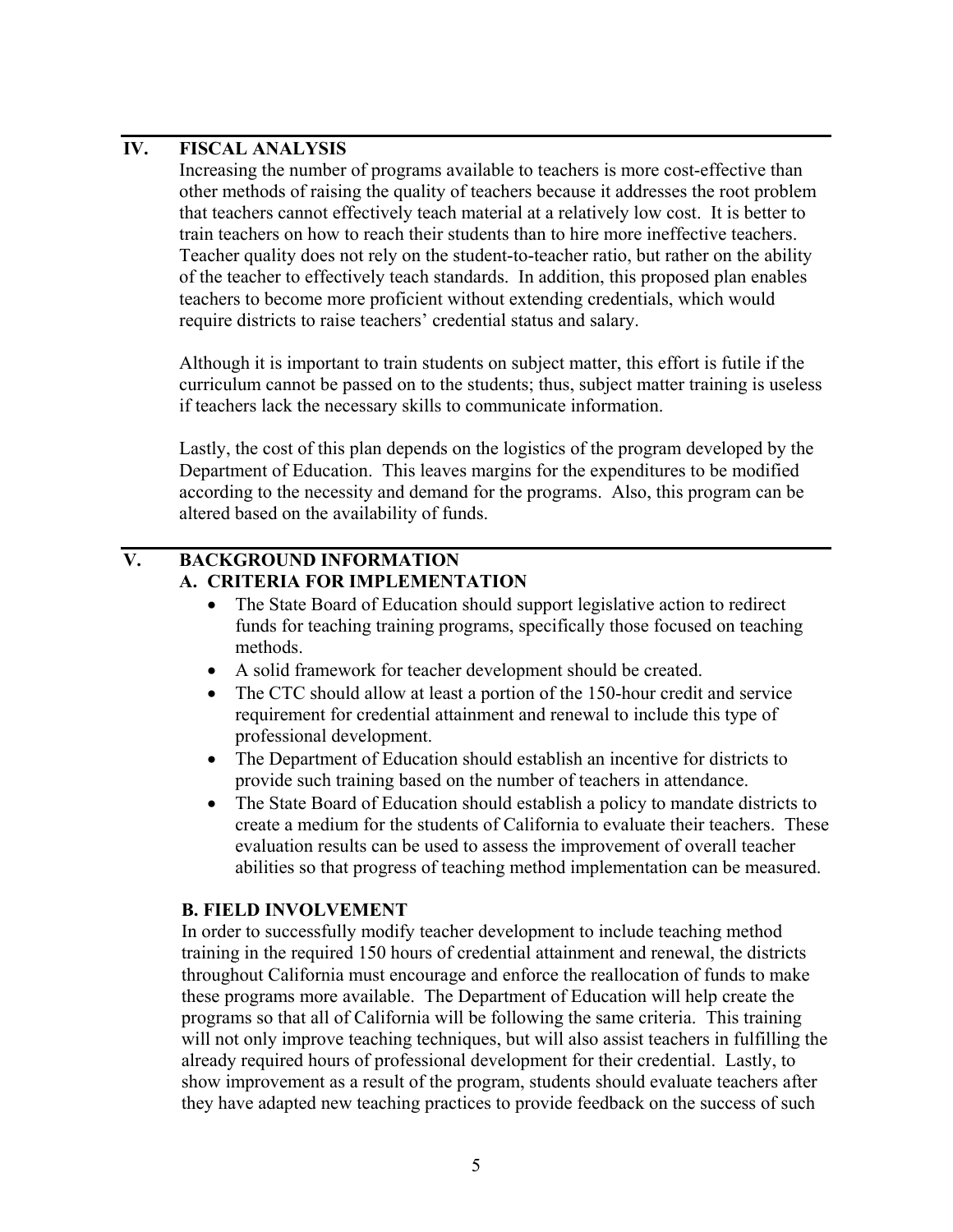programs. Student evaluation is necessary because only students can be the true judges of how effectively teachers can teach.

#### **C. ALTERNATIVES**

- Reduction of the number of emergency credentialed teachers who are currently in the classrooms would decrease the number of ineffective teachers. This could be done by reducing the maximum times that an emergency credential can be issued from five times to two. Also, teachers who currently have emergency credentials should immediately take action to obtain their full credential.
- More feedback will also help create higher quality teachers. Students, who are supposed to be receiving information, are the best source to utilize for these evaluations. With these evaluations, teachers can be tested for their knowledge in the standard content and especially in their ability to teach in the classroom. Teachers can be further evaluated through standardized tests (such as the California Basic Educational Skills Test), which would annually demonstrate the teacher's commitment to the curriculum. Forums with students and teachers can be developed so that students have a medium through which to express their concerns, and teachers have a medium to exchange their own ideas with each other.

#### **D. RATIONALE**

Our proposal will transform the efficiency of the learning experience of students. A teacher may have a Professional Teaching Credential, but if the subject matter cannot be transferred from the mind of the teacher to those of the students, the credentialed teacher is not a quality teacher. The objective of a teacher is not fulfilled until his/her students can comprehend and understand the information being taught. These programs are vital to increasing the quality of teachers because they will give teachers the skills they need to be effective communicators and educators.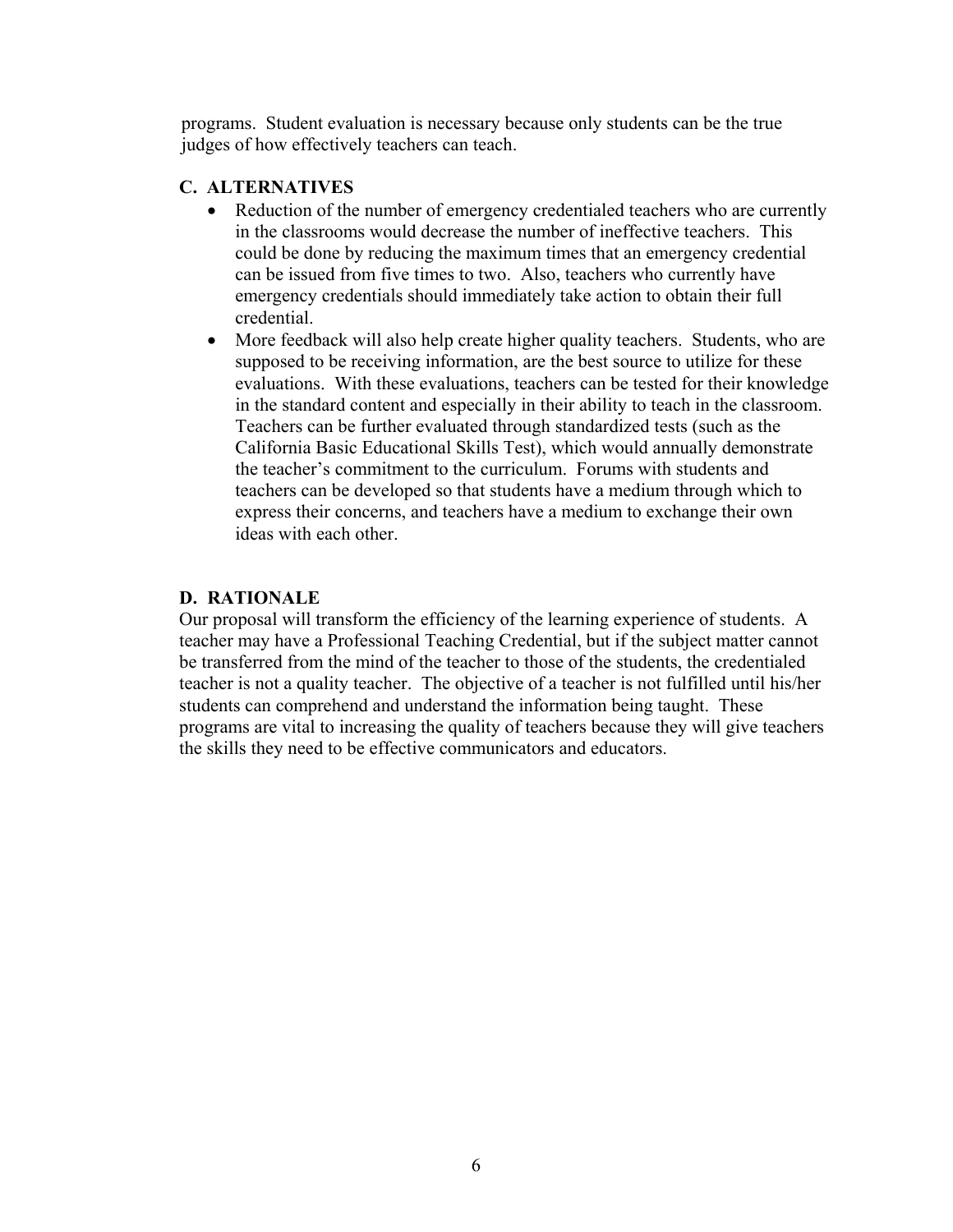Issue  $#$ 

# Wednesday, November 12, 2003 AGENDA

Topic: **High School Starting Time**

Speaker:Rishi Talwar, Ayala High School

### **I. RECOMMENDATION**

The Student Advisory Board on Education, a program of the California Association of Student Councils, recommends that the State Board of Education adopt a goal of having all high schools in California start school at 8:40 A.M.

## **II. SUMMARY OF PREVIOUS STATE BOARD OF EDUCATION DISCUSSION AND ACTION**

**A. Previous Student Advisory Board on Education Discussion and Action:** 

• No previous action known.

## **B. Present Pertinent Regulations and Policy:**

• No pertinent regulations or policies known.

## **III. SUMMARY OF KEY ISSUES**

Currently, California high schools begin at a time not in accordance with the average adolescent's biological sleep cycle. The healthy sleep cycle of a regular teenager lasts longer than that of an adult or small child, requiring eight-and-a-half to nine-and-aquarter hours a night. Because of their natural biological pattern, adolescents find it difficult to sleep before eleven o'clock at night. In order to get an adequate amount of sleep, a healthy high school student should rise between seven thirty and eight fifteen in the morning. However, the majority of high school students are required to attend school earlier than or between these times. Under the current circumstances students are awoken during the most crucial part of their sleep cycle. This has been proven to adversely affect students' ability to learn and to prevent them from performing at their full potential.

## **IV. FISCAL ANALYSIS**

Minimal costs would be incurred at the state level. Instead, costs would be incurred at the district level. These expenses should be negligible due to the many opportunities for the district to benefit from the implementation of this program. Districts will sustain costs in the following ways:

- If the high school starting time is changed to a later time in the morning, elementary and middle schools will change their starting times as well. This will result in costs of providing extra supervision for elementary school students in the morning and/or afternoon.
- There could also potentially be additional cost for paying teachers, supervisors, and school bus drivers, especially with potential changes in the transportation system.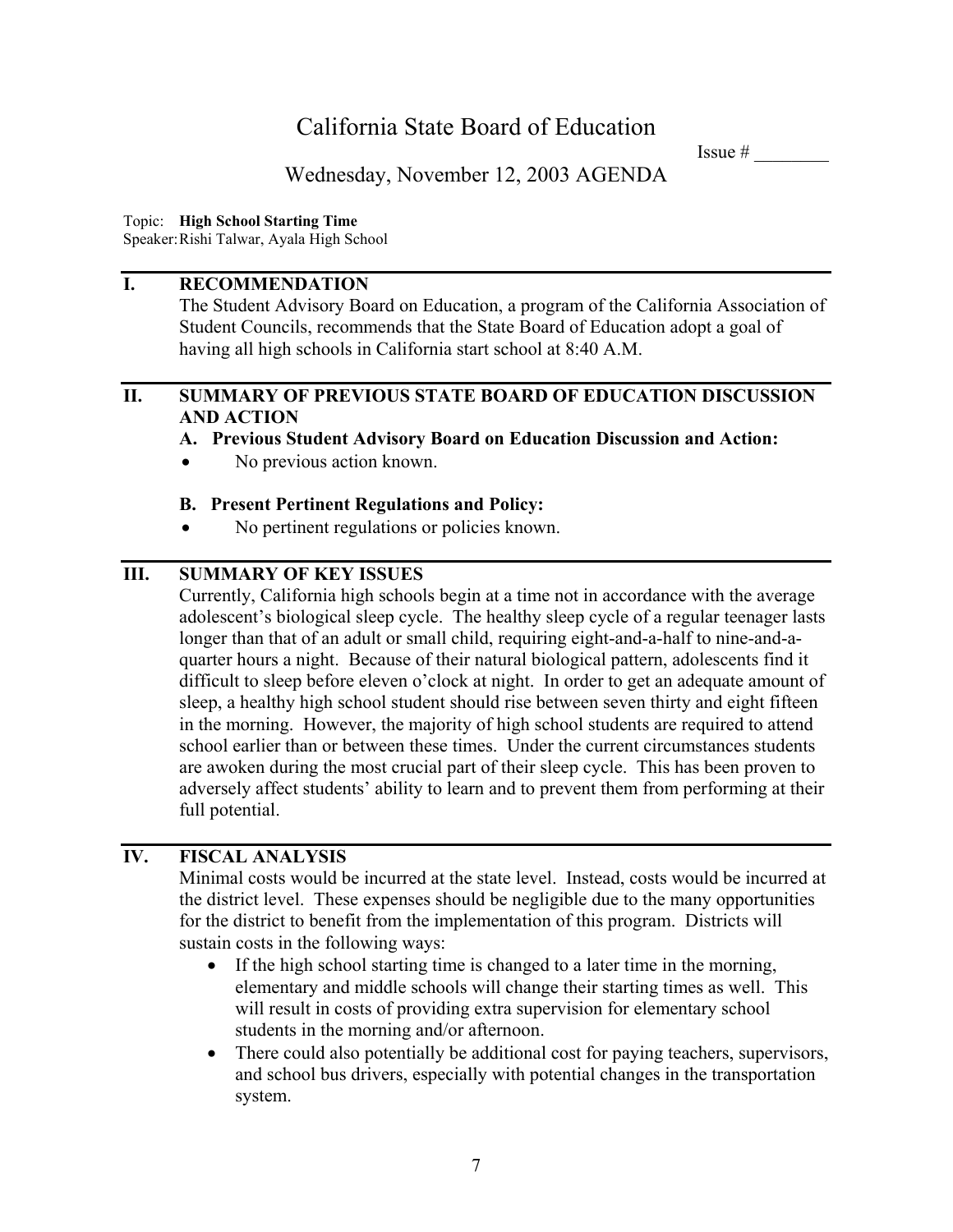However, some benefits to districts outweigh these costs.

- If school is started at a later time, students will be better rested and therefore more alert and ready to learn.
- Each school will also receive more federal funding under the No Child Left Behind Act, due to raised API scores.
- Attendance in schools will increase because of healthier students who are ready to learn. Districts will receive more money due to increased Average Daily Attendance.

## **V. BACKGROUND INFORMATION A. CRITERIA FOR IMPLEMENTATION**

In order to implement our goal, the following steps must be taken:

- The State Board of Education should send out information about sleep deprivation to all school districts in California.
- The State Board should recommend to all districts that school begin at 8:40 A.M. or later.
- The State Board should establish pilot programs in some school districts to study the effects of starting school at a later time, comparing these school districts that continue to begin school at the same hour to understand the full effects of this policy.
- The pilot programs must be closely observed, with test scores, attendance, student opinion, and teacher opinion carefully documented, analyzed, and then compared to non-pilot districts that maintain earlier start times.
- Pilot programs should be carried out over three years, after which each district in the state will be sent the results of these pilot programs so that they may determine on an individual basis whether or not starting school at a later time would have a positive effect upon their schools. Each individual district will maintain the ability to decide which time is best for their students to begin classes.
- Schools will also be sent the results of similar studies conducted in other states, such as Minnesota.

## **B. FIELD INVOLVEMENT**

- We must have support from teachers and the CTA in order to make sure that they are in agreement with our proposal.
- The team of people who wrote this proposal must be in constant contact with the State Board of Education so that all parties can remain involved with this proposal and follow through on any decisions.

## **C. RATIONALE**

Students in California are unable to reach their full academic potential due to the sleep deprivation induced by the current school schedule. High schools in California currently begin on average between 7:00 A.M. and 8:00 A.M. Studies show that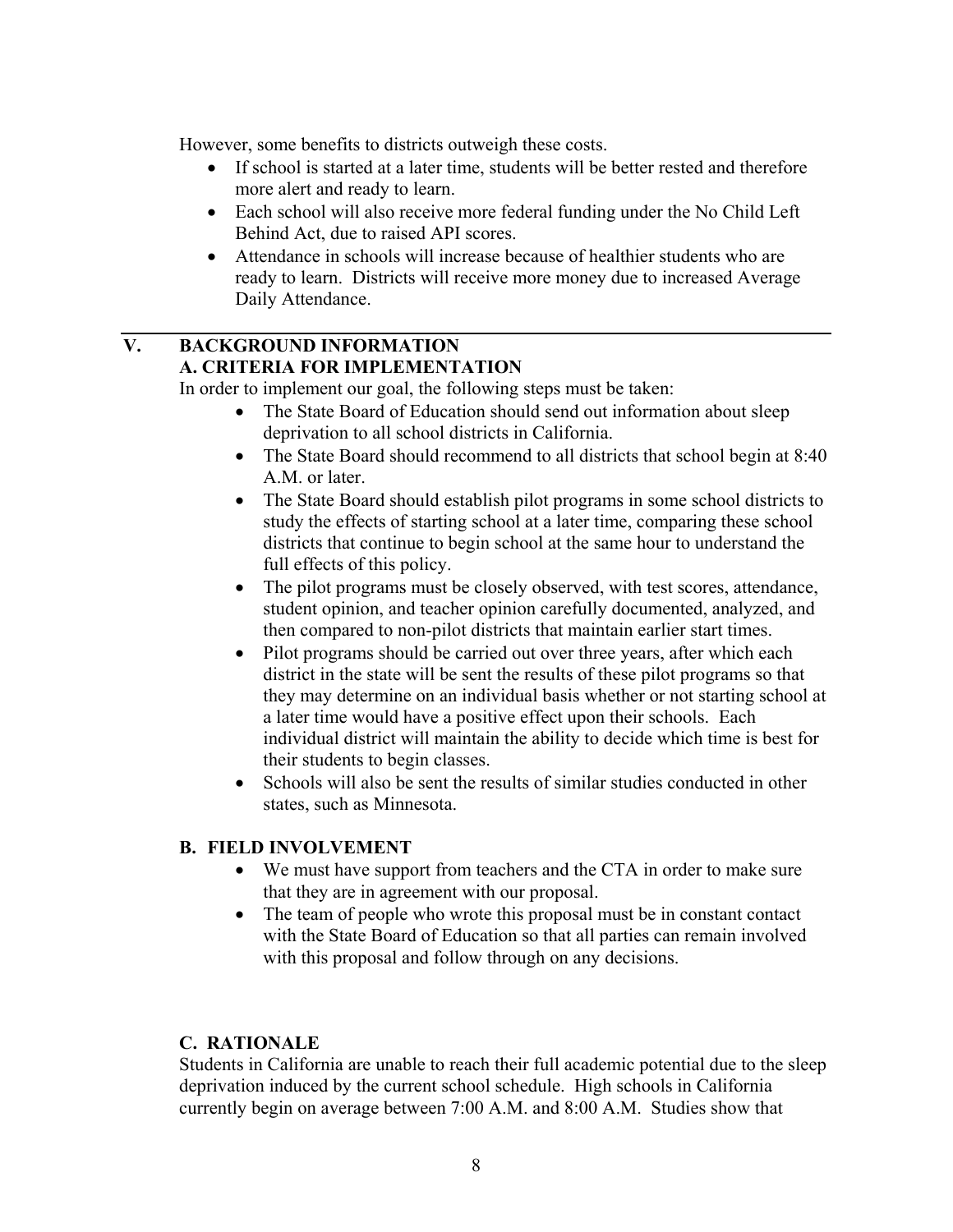having to wake up before this time period causes adverse effects among teenagers; their situation is comparable to adults arising between 3:00 A.M. and 4:00 A.M. The current schedule not only denies students enough sleep but also interrupts their natural sleep cycle. This is actually more harmful than the lack of the sleep itself. This situation leads to students falling asleep in class and not being alert and attentive in school. It is physically and mentally unhealthy, and ultimately has a negative impact for many students.

In the Minneapolis School Districts, a student argued that the implementation of this program increased attendance, decreased depression and decrease daytime sleepiness of students. Attitudes towards test preparation and homework became more relaxed. The need for peer counseling also decreased. In the Minneapolis study, the students were only getting 45 minutes more sleep than in another districts, but this additional time was during a critical time of the sleep cycle. It is in the middle of this critical stage that most students of California must wake up for school. On average, students in Minneapolis earned higher grades and standardized test scores than the other districts, and 57% of teachers reported their students being more alert. Fifty-one percent of teachers also said that they saw fewer students falling asleep during class as well as a marked decrease in disciplinary problems. Teachers also gave information on the impact on their personal lives; fifty-one percent said that the impact of starting school later in the day was positive. When the teachers were asked when the ideal start time was, only 3% said they wanted to go back to the original starting time. This study was endorsed by the American Medical Association, which still maintains that the findings that students are predisposed to fall asleep around 11:00 P.M. and that adolescents require eight-and-a-half to nine-and-a-quarter hours of sleep are accurate and valid.

Under our current system school schedules seem to be designed around logistical problems rather than the students' best interest. Starting school later in the morning will clearly have many positive effects on students and should be encouraged in districts.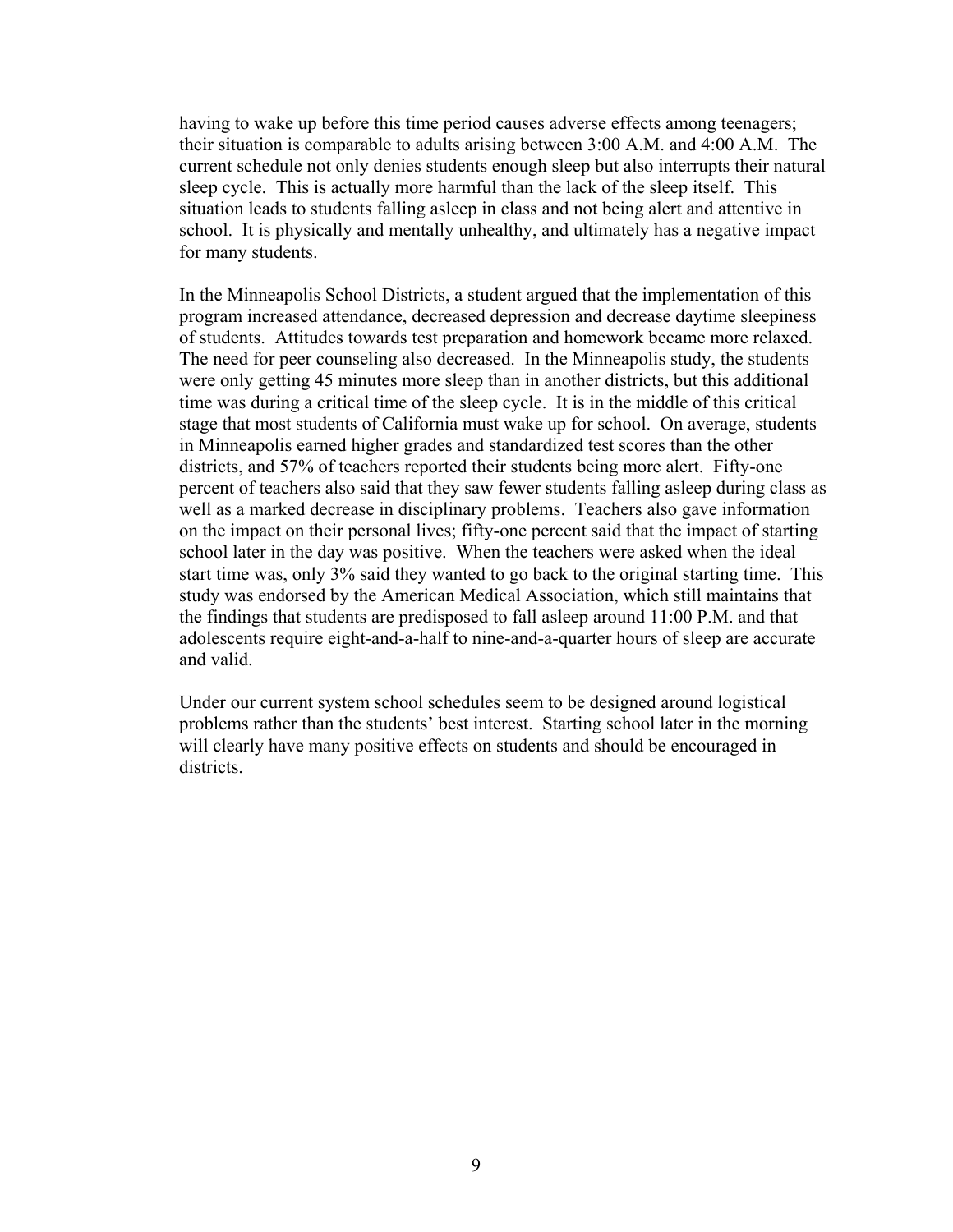Issue  $#$ 

## Wednesday, November 12, 2003 AGENDA

#### Topic: **Standardized Testing Rewards**

Speaker: Amanda Rose, Orestimba High School

#### **I. RECOMMENDATION**

The Student Advisory Board on Education, a program of the California Association of Student Councils, recommends that the State Board of Education institute a reward program with both monetary and non-monetary awards for students who perform well on their STAR testing.

#### **II. SUMMARY OF PREVIOUS STATE BOARD OF EDUCATION DISCUSSION AND ACTION**

#### **A. Previous Student Advisory Board on Education Discussion and Action:**  This is the first time that the Student Advisory Board on Education has addressed this specific issue.

#### **B. Present Pertinent Regulations and Policy:**

• Education Code 60640, Standardized Testing and Reporting Program

## **III. SUMMARY OF KEY ISSUES**

The purpose of standardized testing is to accurately measure the quality of education and student learning in California. This goal is optimized when students perform to their best ability on the standardized tests. As it stands today, there are some significant problems preventing this from happening:

- Students are not provided with sufficient motivation to perform to their full potential on the standardized tests.
- Teachers and students are not aware of the reasons for or the impact of standardized tests.
- There is a lack of funding for detailed feedback from students on the tests and their results to schools and districts.
- The current organization of reports makes it difficult to use the results for positive change in the quality of California's education.

## **IV. FISCAL ANALYSIS**

The proposal will be cost-efficient because non-monetary rewards will keep costs down without sacrificing performance. The institution of a reward system will create a ripple effect that positively extends itself through different levels of education as well as the community. Although money will be spent on these rewards, regardless, it is even more important to spend money on these rewards because students will, in turn, take standardized testing more seriously and thus, their education more seriously.

#### **V. BACKGROUND INFORMATION A. CRITERIA FOR IMPLEMENTATION**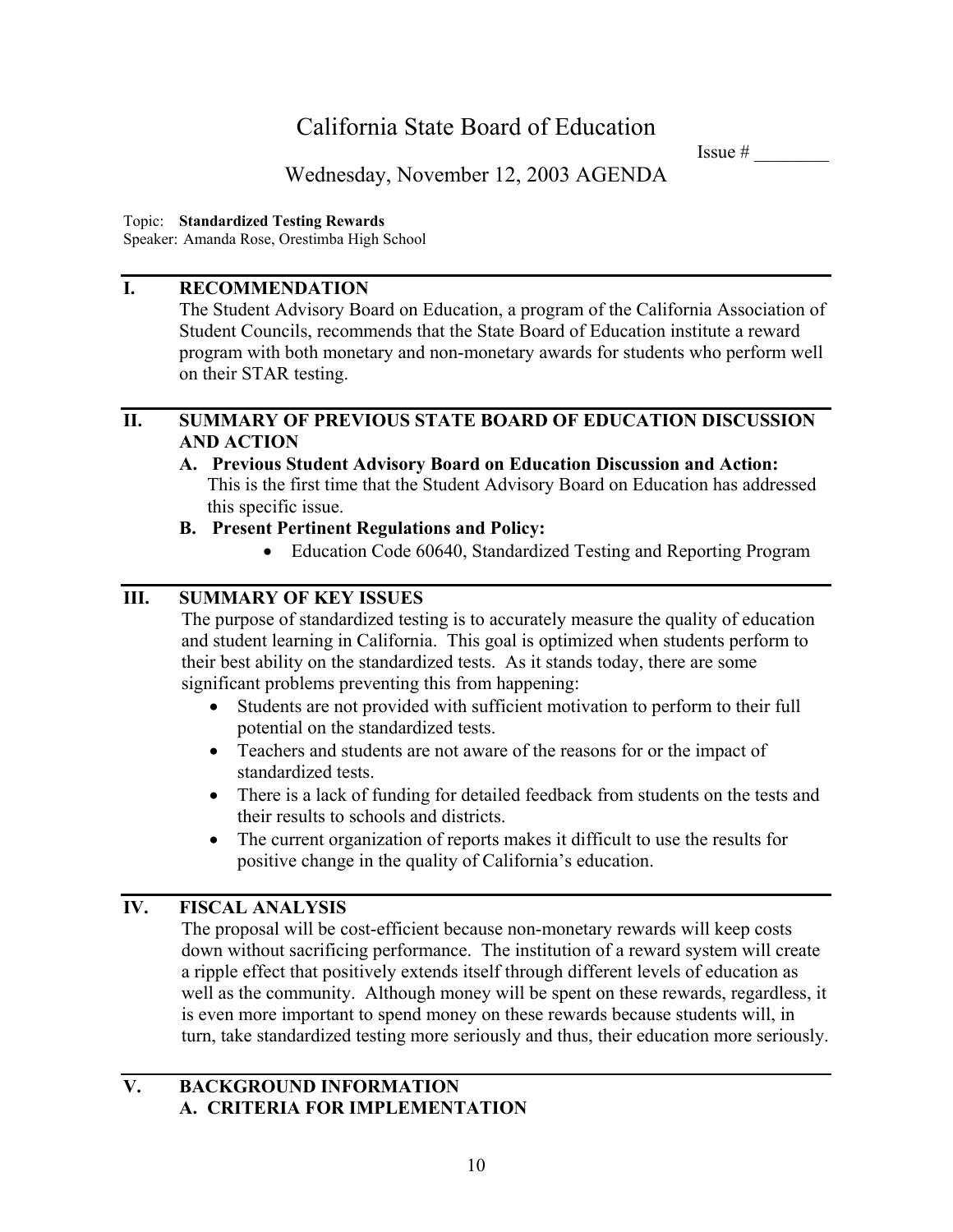- Allocate state funds for a monetary scholarship program.
- Encourage the UC/CSU system to take performance on STAR testing into account in admission decisions.
- Establish a program for students who meet certain criteria of achievement on the STAR test receive a seal on their diploma.

#### **B. FIELD INVOLVEMENT**

In order to implement our proposed plan:

- It is necessary to consult with the UC Regents and the Board of CSU Directors regarding the addition of application points for STAR scholars.
- It is necessary for the state legislature to allocate funding for any monetary scholarship programs.
- It would be helpful if the Golden State Foundation were contacted regarding the former Golden State Scholar program.
- It would be helpful if other states were consulted regarding their reward systems for standardized testing, both monetary and non-monetary.
- It is necessary that school boards, administrators, and teachers inform the students about their opportunities due to the program.
- It is necessary that corporations and businesses recognize the STAR diploma seal as a mark of achievement.

#### **C. ALTERNATIVES**

- Communities could develop funds for scholarship based on standardized test scores and set standards for such scholarship programs. Fund for these scholarships may come from local business partnerships or sponsorships, or from support by non-profit organizations.
- Schools could implement programs to promote understanding of and support for testing aimed at students, parents, teachers, and community.

#### **D. RATIONALE**

Education is an important part of our lives as it cultivates human knowledge and upholds the principles for which America stands. We believe that standardized tests are the most efficient and effective way to gauge the quality of education. However, the only way that standardized tests can be effective is if the test takers exert their maximum effort. Rewards will help motivate students to work hard to accurately demonstrate their full potential through standardized tests. Thus, test scores will more accurately reflect the learning and knowledge of students in the California educational system.

On account of the current budget crisis, we support non-monetary incentives, for we feel that students should still be rewarded for achievement in education. UC and Cal State can use the STAR test results to their advantage in their admission decisions. Also, the seals will recognize students who have met and exceeded California education standards regardless of their plans after their secondary education. As this program improves the accuracy of test scores, the image of California's education will be improved.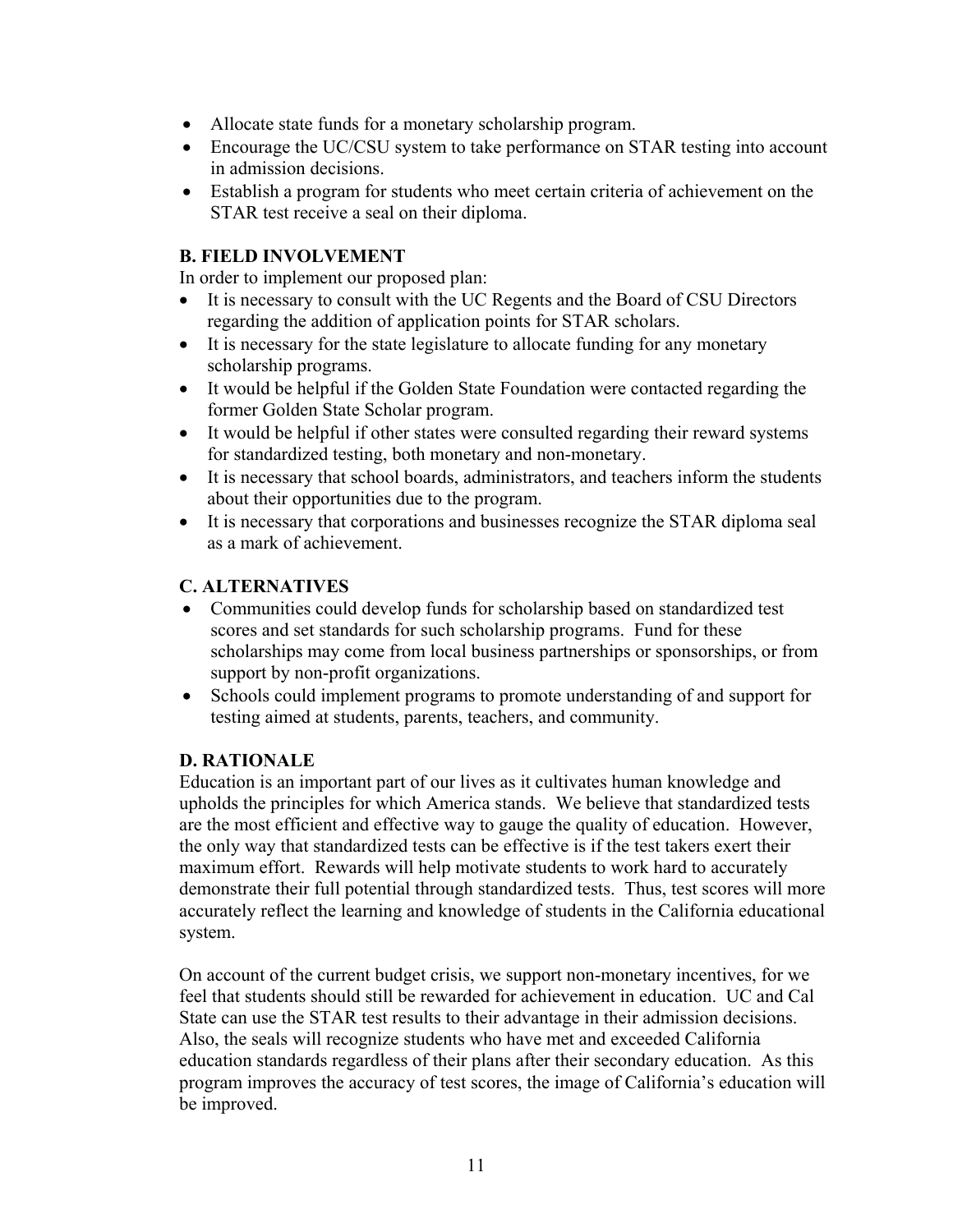Issue  $#$ 

## Wednesday, November 12, 2003 AGENDA

#### Topic: **Career and Technical Education Programs**  Speaker:Jaclyn LeDuc, Serrano High School

#### **I. RECOMMENDATION**

The Student Advisory Board on Education, a program of the California Association of Student Councils, recommends that the State Board of Education increase the number of business-sponsored Career and Technical Education internship programs available to California students.

#### **II. SUMMARY OF PREVIOUS STATE BOARD OF EDUCATION DISCUSSION AND ACTION**

#### **A. Previous Student Advisory Board on Education Discussion and Action:**

• This is the first year that the Student Advisory Board on Education has addressed this issue.

#### **B. Present Pertinent Regulations and Policy:**

• None

#### **III. SUMMARY OF KEY ISSUES**

Over time, Career Technical Education has garnered a negative connotation due to the heavy emphasis placed on the academic standards of students. As a result, alternative methods of learning, such as Career and Technical Education, have been abandoned, and students who excel through this form of education are denied learning opportunities that satisfy their needs. The common belief that nothing can be achieved without a college education has resulted in the neglect of these careeroriented programs.

#### **IV. FISCAL ANALYSIS**

Funding will be the responsibility of districts. Each district should create a Career and Technical Education Internship Program committee, comprised of student and business representatives along with school officials to further provide and allocate funding.

Student internships in the community will provide hands-on job training that cannot be reproduced in the classroom, and will be provided at a relatively low cost. Businesses would provide the supervision free of charge in exchange for services provided by students. More importantly, if students leave high school with skills to enable them to start and hold a job, the benefits of the program will highly outweight the costs in the long run.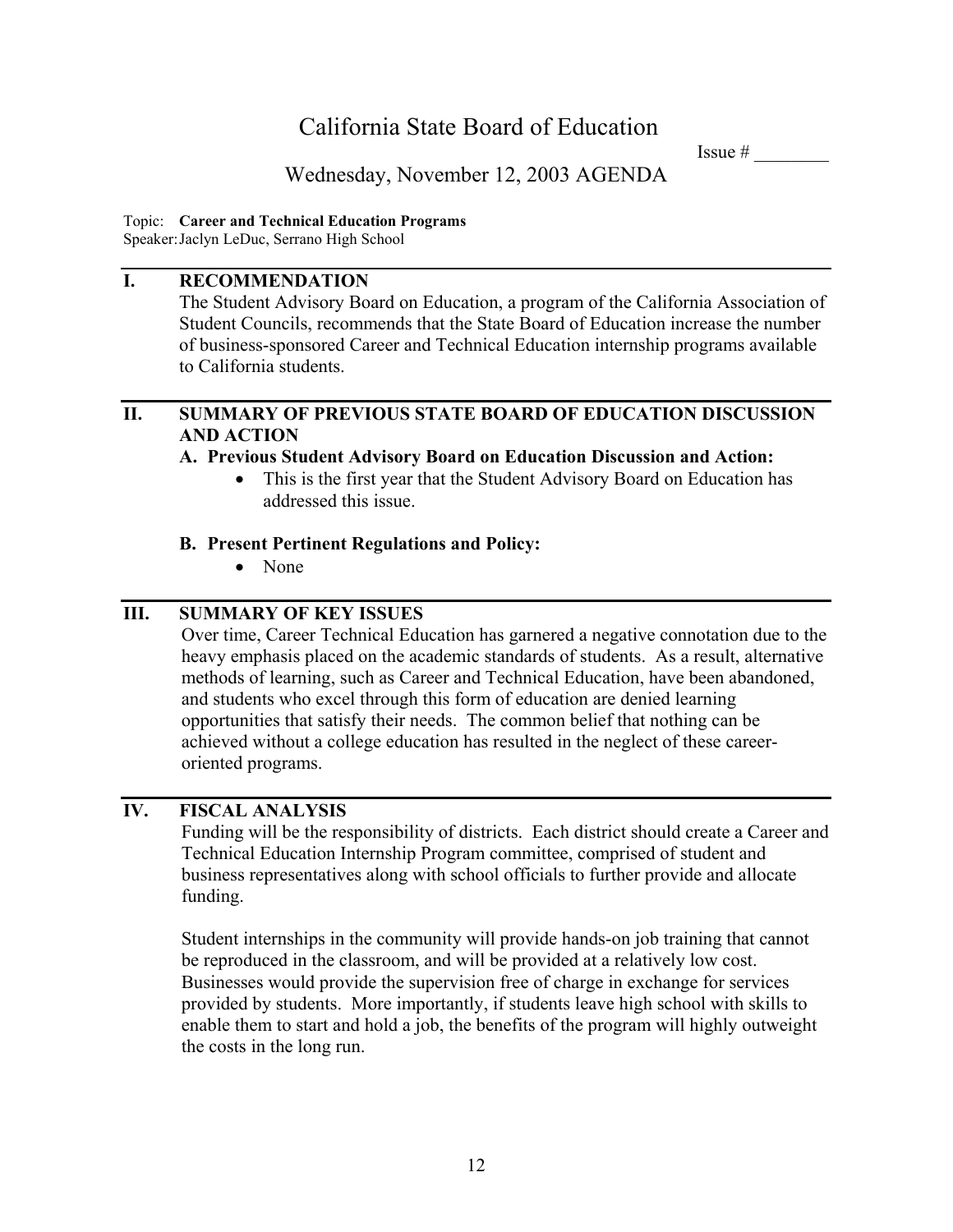## **V. BACKGROUND INFORMATION A. CRITERIA FOR IMPLEMENTATION**

- Each district should establish a Career and Technical Education Internship Program (CTEIP) committee to administer and run the program.
- The committee will be made up of one student representative, one business representative from each business involved in the CTEIP, and a variable number of school officials from each high school. The number of school officials will be proportional to the number of students currently attending that school. Each school district will determine the ratio, and therefore, the number of school representatives that are appointed to the committee. This committee will:
	- o Conduct local surveys in each district in order to assess company needs as well as students' potential for contribution so as to best place students in appropriate internship programs.
	- o Send an informational bulletin to students, communities, districts, and companies to encourage them to meet and to formulate curriculum and standard for Career and Technical Education internships.
	- o Send an informational brochure to businesses to encourage them to sponsor internship programs.
	- o Encourage school staff to be proactive and attentive to Career and Technical Education and potential students who could benefit from CTEIP.

## **B. FIELD INVOLVEMENT**

Teachers would encourage CTEIP among students and maintain awareness of potential students who could benefit from this program. Teachers and supervisors would also send reports to the CTEIP committee on students' skills, performance, progress, and aptitudes in their career-tech class(es). District boards would oversee the CTEIP committee.

## **C. ALTERNATIVES**

The Board may wish to consider the following alternatives in addition to the prior recommendations:

- Hold career fairs for younger students to spark interest in Career and Technical Education Programs.
- Balance efforts between traditional academics and Career and Technical Education programs.

## **D. RATIONALE**

In the past 30 years, 60% of Career and Technical Education (CTE) has disappeared despite the fact that the need for skilled workers in these areas has increased. Because all students learn differently and have different educational priorities, CTE provides students who may not be college-bound or who may be interested in a specific technological field with invaluable experience and skills. We recognize that college is not an option for everyone, and without hands-on opportunities, students can be set up for failure, forced to leave high school without any practical job skills.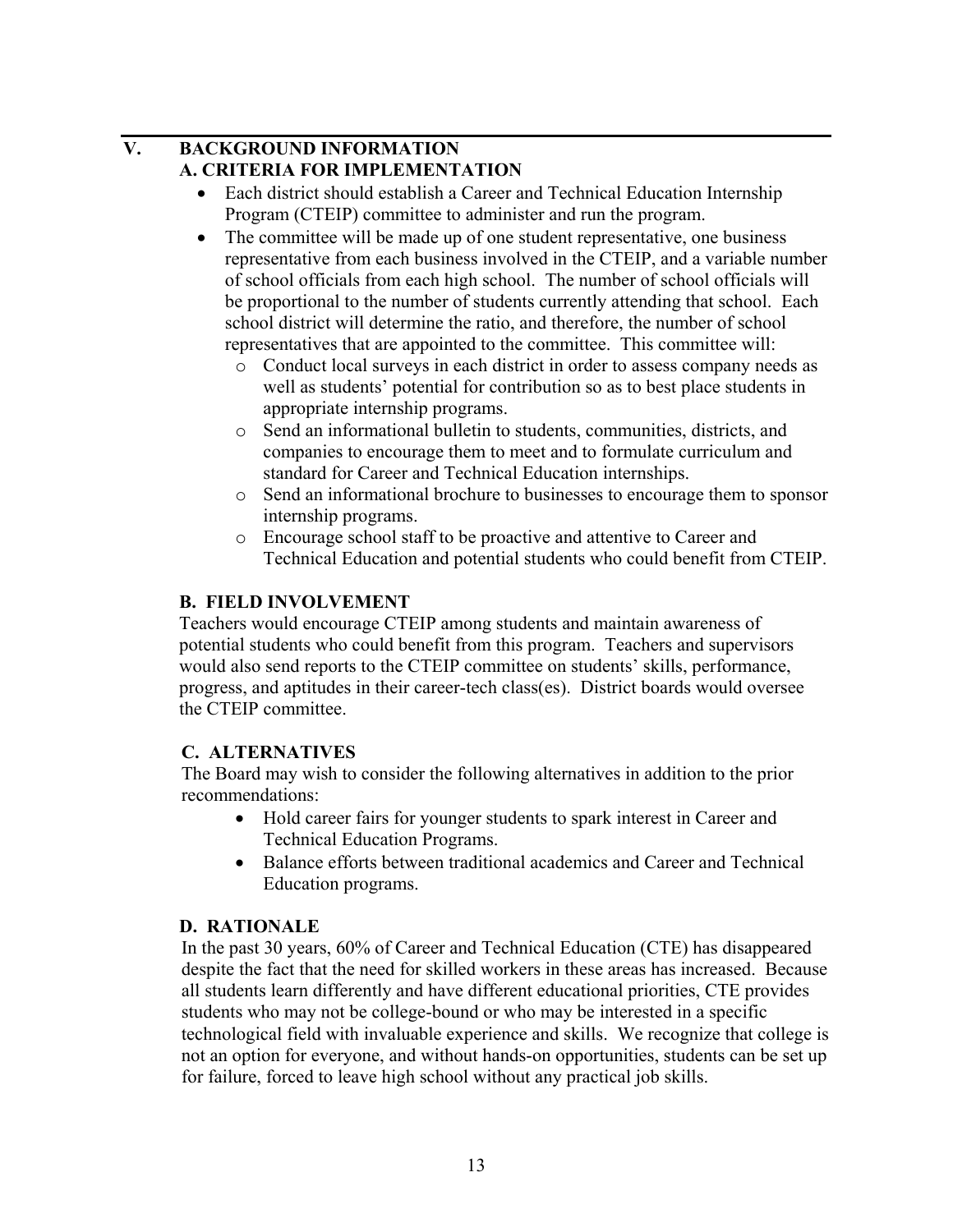CTE not only prepares people to enter the work force, but prepares them for life as well. CTE allows students to experience different kinds of learning opportunities by using interactive teaching methods. Not only would students benefit from having high quality Career and Technical Education Programs, but businesses would as well. Businesses that sponsor high school internship programs (CTEIP), would be able to mold and hire qualified and well-trained workers. Companies can also gain valuable recognition by cooperating with schools and participating in positive internship programs, which could improve their reputation and name recognition. Companies who have sponsored CTE programs have already been benefited, including Hewlett-Packard and the California Contractors Alliance. Similar programs exist in Sacramento and San Francisco counties, as well as in other states. Nevertheless, career-oriented programs, created through partnerships between businesses and schools that give students hand-on experiences, are necessary to provide students with skills and knowledge necessary for a career after graduation.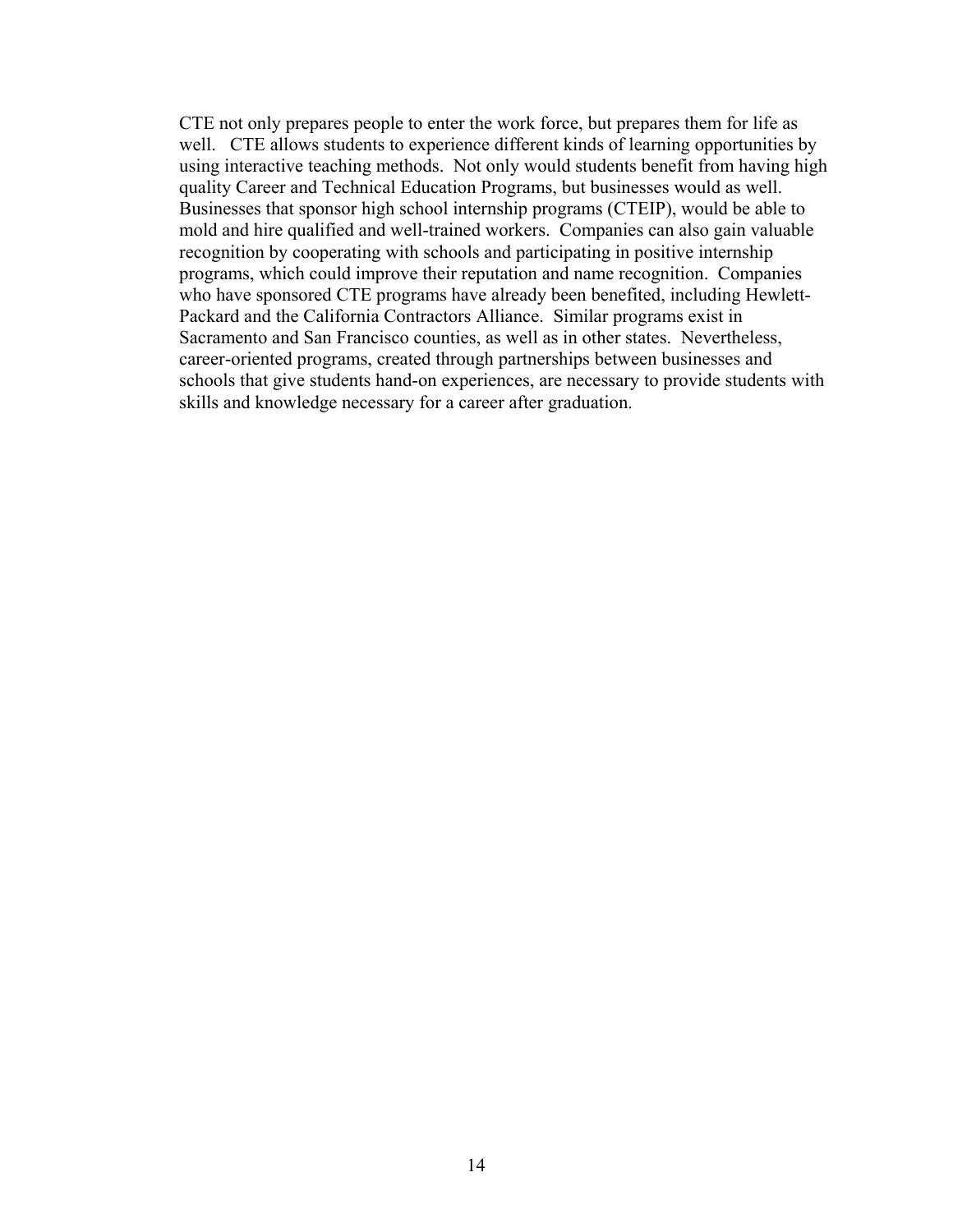Issue  $#$ 

# Wednesday, November 12, 2003 AGENDA

#### Topic: **Cultural Education**

Speaker: Leslie Shaw, Irvine High School

## **I. RECOMMENDATION**

The Student Advisory Board on Education, a program of the California Association of Student Councils, recommends that the State Board of Education set standards for cultural education in high school curriculum that teach the beliefs, lifestyles, traditions, and history of all major cultures in California.

### **II. SUMMARY OF PREVIOUS STATE BOARD OF EDUCATION DISCUSSION AND ACTION**

#### **A. Previous Student Advisory Board on Education Discussion and Action:**

• This is the first year that the Student Advisory Board on Education has addressed this issue.

#### **B. Present Pertinent Regulations and Policy:**

• There are no previous laws or policies that are known to us that specifically address mandatory cultural education.

## **III. SUMMARY OF KEY ISSUES**

- Racial tension and self-segregation of racial groups and cultures are the result of a lack of awareness about other ethnicities.
- Stereotypes and racial prejudices indicate that there is a need for cultural education in our society.
- Student performance is improved when students feel united, equal, and in a safe environment.

## **IV. FISCAL ANALYSIS**

Costs for new standards for cultural education would include administrative costs, the price of instructional materials, and the cost of professional development pertinent to decreasing racial tensions in the classroom.

One of the most important benefits of the proposal is the creation of a safe learning environment. Students will be better able to excel in school; therefore, statewide test scores will improve. The creation of a safe school environment will decrease the demand for security on campus and decrease disciplinary action costs. Since the learning environment will be comfortable for all students, attendance will increase as well.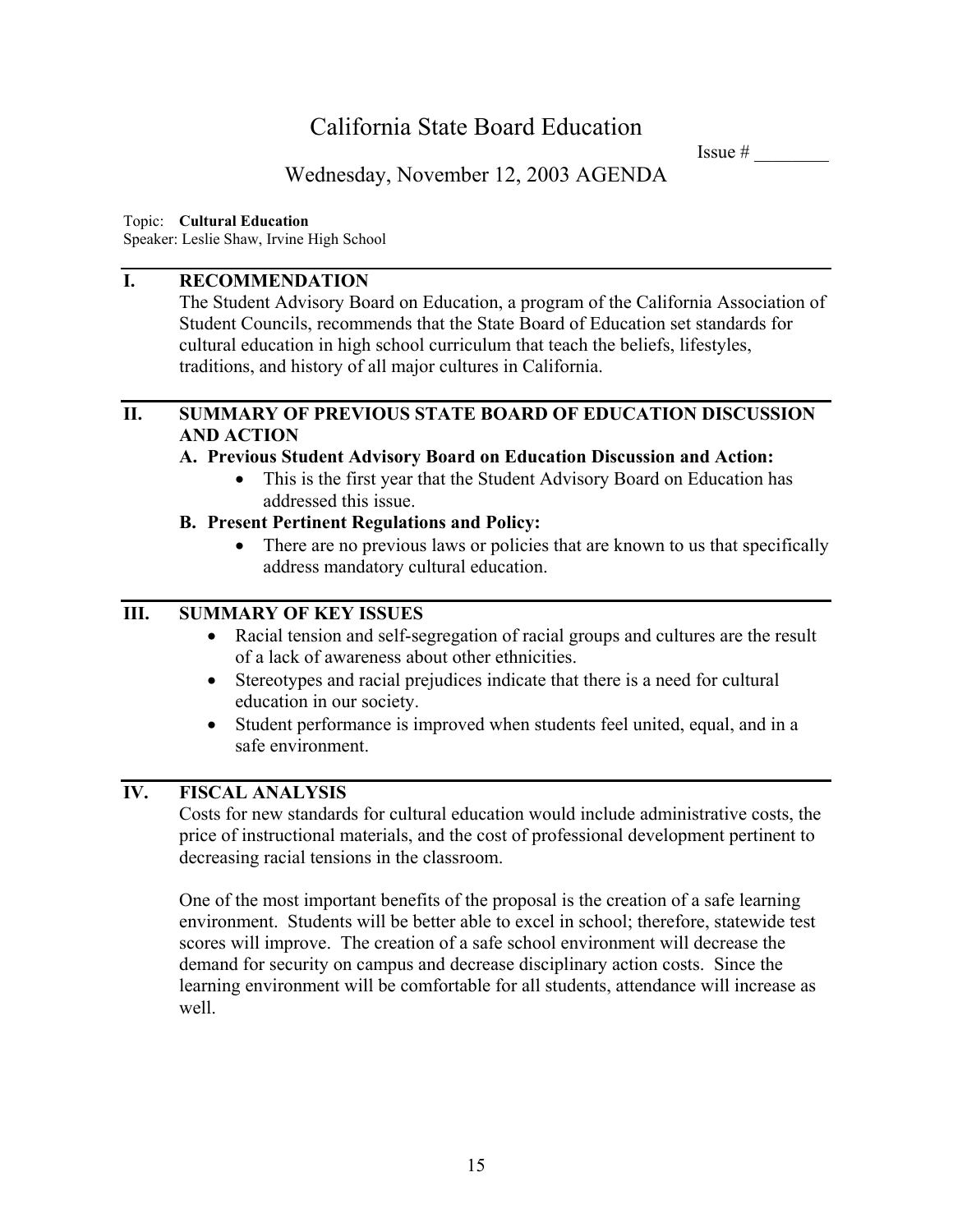## **V. BACKGROUND INFORMATION A. CRITERIA FOR IMPLEMENTATION**

- A revision of state curriculum standards to educate students in the history, literature, and fine arts is necessary to implement our recommendation.
- The State Board will mandate the creation of professional development program to train teachers in new approaches that foster cultural understanding.
	- o Professional development will include training to manage racial tensions in the classroom by illustrating past occurrences.
	- o Professional development programs will also include conflict mediation skills to ease tensions and resolve disputes in the classroom.
- Cultural education curriculum will be taught through various teaching styles including structured activities, real-life testimonials leading to open discussions, and the use of interactive technology pertaining to cultural education.
- Success under the revised standards can be measured through increased attendance, higher test scores, decrease in violence incidence rates, and overall increase in student performance.

## **B. FIELD INVOLVEMENT**

- Local school boards will assist in implementation by supplying needed resources for the new cultural curriculum, including textbooks, teacher manuals, videos, software, and guest speakers.
- Teachers will participate in the professional development training for the new cultural standards criteria.
- Various teaching styles will be implemented by teachers to demonstrate their strengths in the field of cultural knowledge.

## **C. ALTERNATIVES**

- Create a program for parents emphasizing tolerance, diversity, unity, and equality during the primary and secondary school years, when the parents are significant influential figures in the development of the students' character.
- At the high school level, implement a professional development course educating teachers in the management and creation of a comfortable atmosphere within the classroom, which will promote acceptance and understanding of other cultures.

## **D. RATIONALE**

Lack of diversity combined with a misunderstanding of other cultures can create racial tension, which can lead to self-segregation, violence, and a state of fear in schools. This results in low attendance rates and decreased participation, ultimately decreasing the quality of education. Decreased attendance results in a loss of money in schools. In addition, the beliefs and ideals of students can be discouraged by teachers and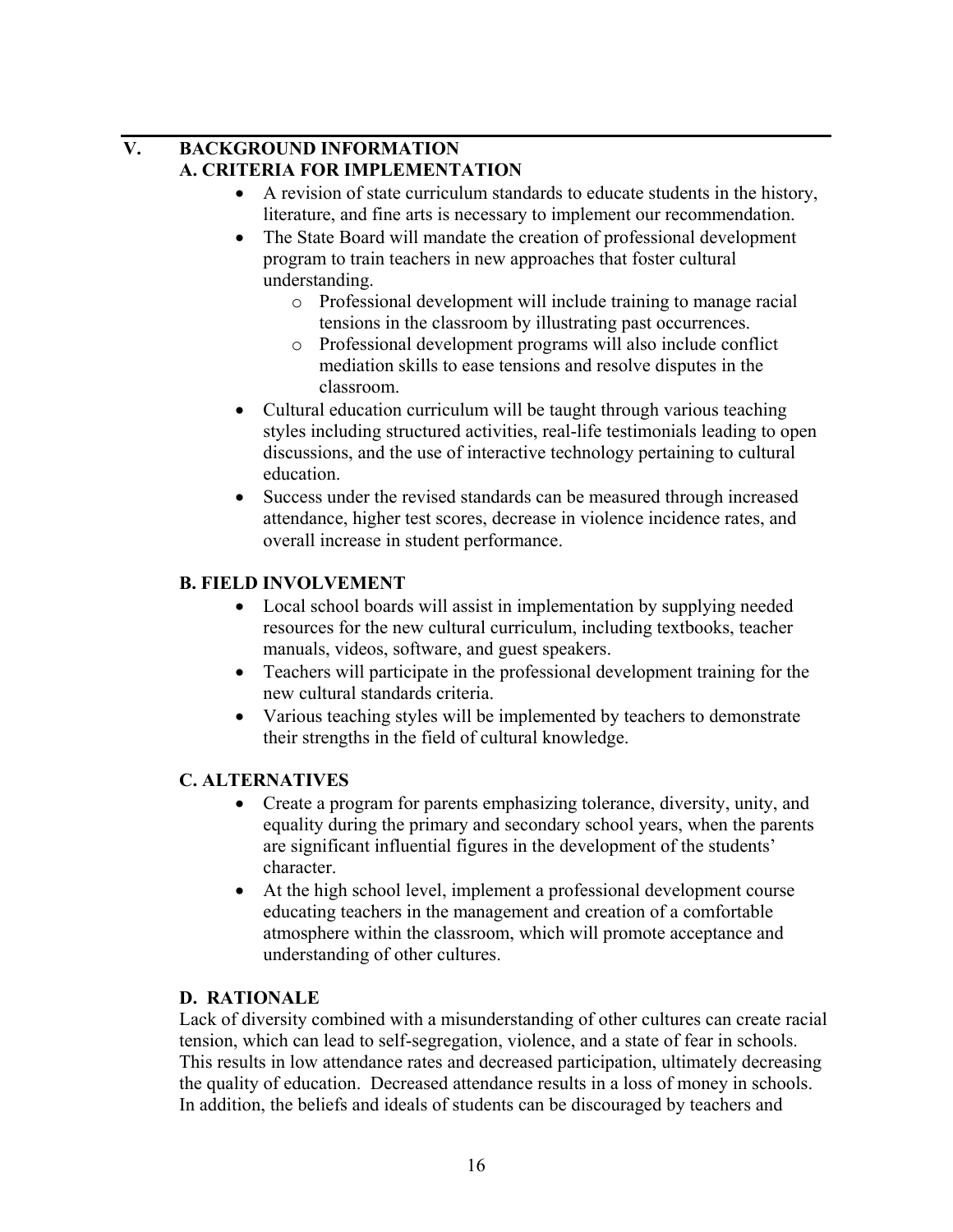fellow students, resulting in an unwillingness to learn and a loss of self-confidence. Schools can also discourage minority students by failing to adequately and accurately present their cultures and their place in history, often only acknowledging one side of the story. Such exclusion in schools can result in a loss self-confidence, which can result in student apathy and a lack of school spirit. Cultural awareness in classrooms is important so that all people feel respected and are adequately represented in California. If cultural issues are openly discussed and accurately presented in the classroom, students across California will be less distracted by conflict that occurs due to misconception and will be more able to focus on their education.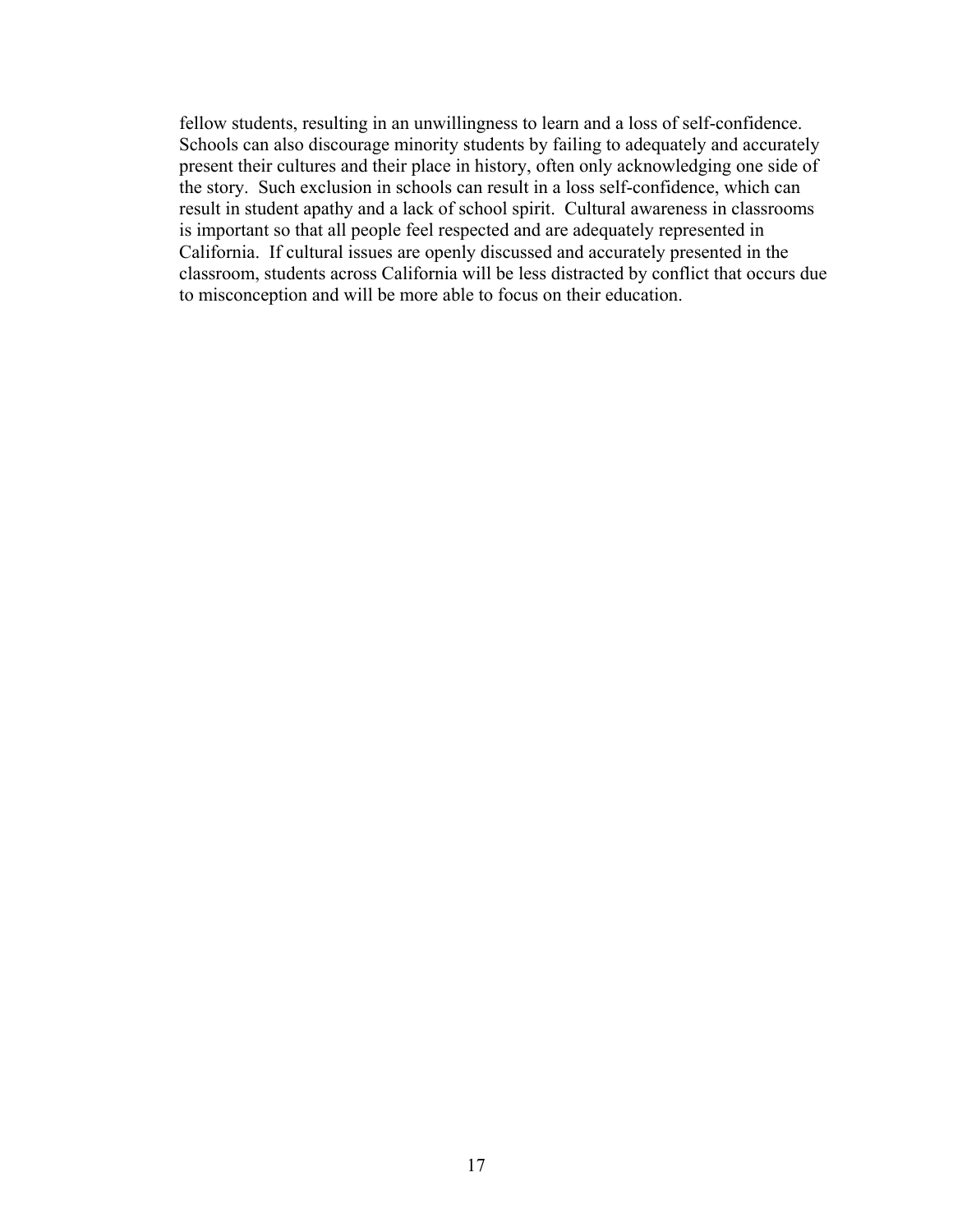Issue  $#$ 

# Wednesday, November 12, 2003 AGENDA

Topic: **Student Voice** Speaker: Joy Natwick, Holtville High School

### **I. RECOMMENDATION**

The Student Advisory Board on Education, a program of the California Association of Student Councils, recommends that the State Board of Education encourage school districts that currently lack student representation on their boards to add a student board member position with preferential vote.

#### **II. SUMMARY OF PREVIOUS STATE BOARD OF EDUCATION DISCUSSION AND ACTION**

## **A. Previous Student Advisory Board on Education Discussion and Action:**

• This is the first year that the Student Advisory Board on Education has addressed this issue.

## **B. Present Pertinent Regulations and Policy:**

• California Education Code Section 35012(d) regarding Student Board Members

## **III. SUMMARY OF KEY ISSUES**

Student opinion is not valued highly by decision makers in public education. Hence, this dynamic relationship between students and their administration is limited in its effectiveness. The following problems contribute to the lack of student input in school administration:

- There exists a generation gap that creates a general misunderstanding between students and administration.
- Student opinion is generally not a top priority among administrators.
- A lack of established communication methods prevents students from sharing their opinions.
- The traditional procedures and establishments in California's education system hinder students' ability to enact reform.

## **V. FISCAL ANALYSIS**

This recommendation is cost effective in increasing student input in administrative decisions and thus improving the California education system overall.

- There is a minimal cost for supplies, which would include the creation and mailing of recommendation letters.
- A student board member would assist in effective decision making at the district level with little cost to the State Board of Education or to the local districts.
- Currently student board members rarely hurt districts financially and generally give valuable input in the decision making process.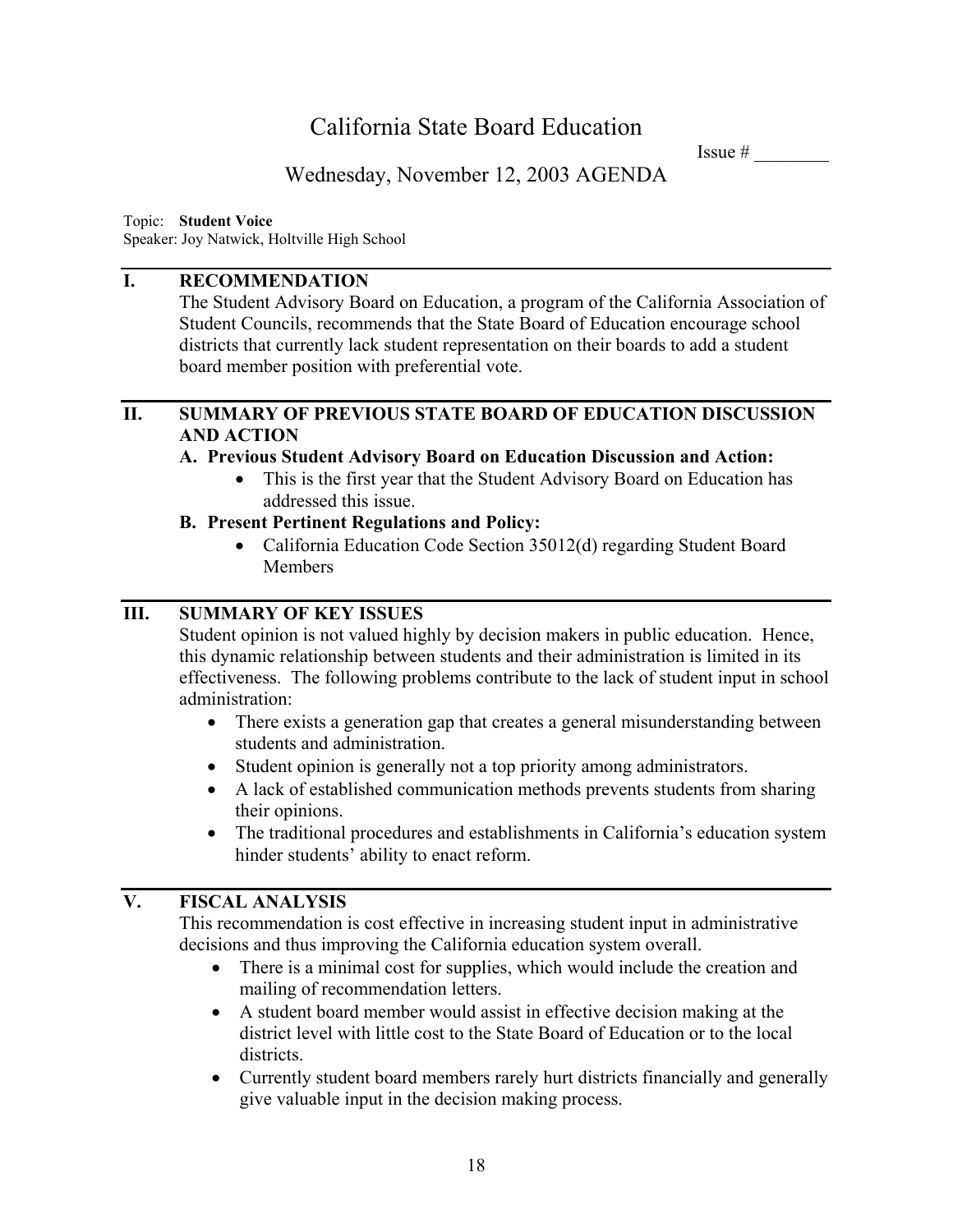• The minimal cost would also include time spent discussing and developing a definition of the student board member for the recommendation letter.

## **V. BACKGROUND INFORMATION A. CRITERIA FOR IMPLEMENTATION**

The State Board of Education should produce and mail a letter to inform all district superintendents and board presidents of the recommendation to include a student board member with preferential voting rights at all unified and high school district levels. Included in the recommendation letter would be a definition of the starting powers of the student board member. These powers can be increased as the local boards see fit as long as they are within current established limitations as set forth by Education Code 35012.

## **B. FIELD INVOLVEMENT**

In order for the student board member position to be more pervasive throughput California's school districts, increased support and assistance will be necessary from the following groups:

- District boards of education must follow criteria as given in the State Board of Education's recommendation letter regarding the student board member position.
- Superintendents, board presidents, and board members need to take an active role in creating the student board member position at the district level.
- Students need to express interest and seek information about the student board member opportunity. Students also need to take action toward obtaining the position.

## **C. ALTERNATIVES**

The State Board of Education may wish to consider the following as alternatives or supplements to the main recommendation:

- We recommend the implementation of a student board member position on the county boards of education.
- We encourage school and district forms, which would be held between students and administrative bodies. The forums would be held to discuss student opinion on education issues and policies. The forums would also give the administration opportunities to inform students about standards and other current issues.
- We believe that training would be useful to develop interpersonal communication skills between students and administration.
- We recommend that student board members have motioning and second power in all districts.

#### **D. RATIONALE**

The lack of student input in California's education system is a pertinent issue because students are not adequately able to represent themselves or address their issues directly to administration. The lack of value placed upon student opinion throughout